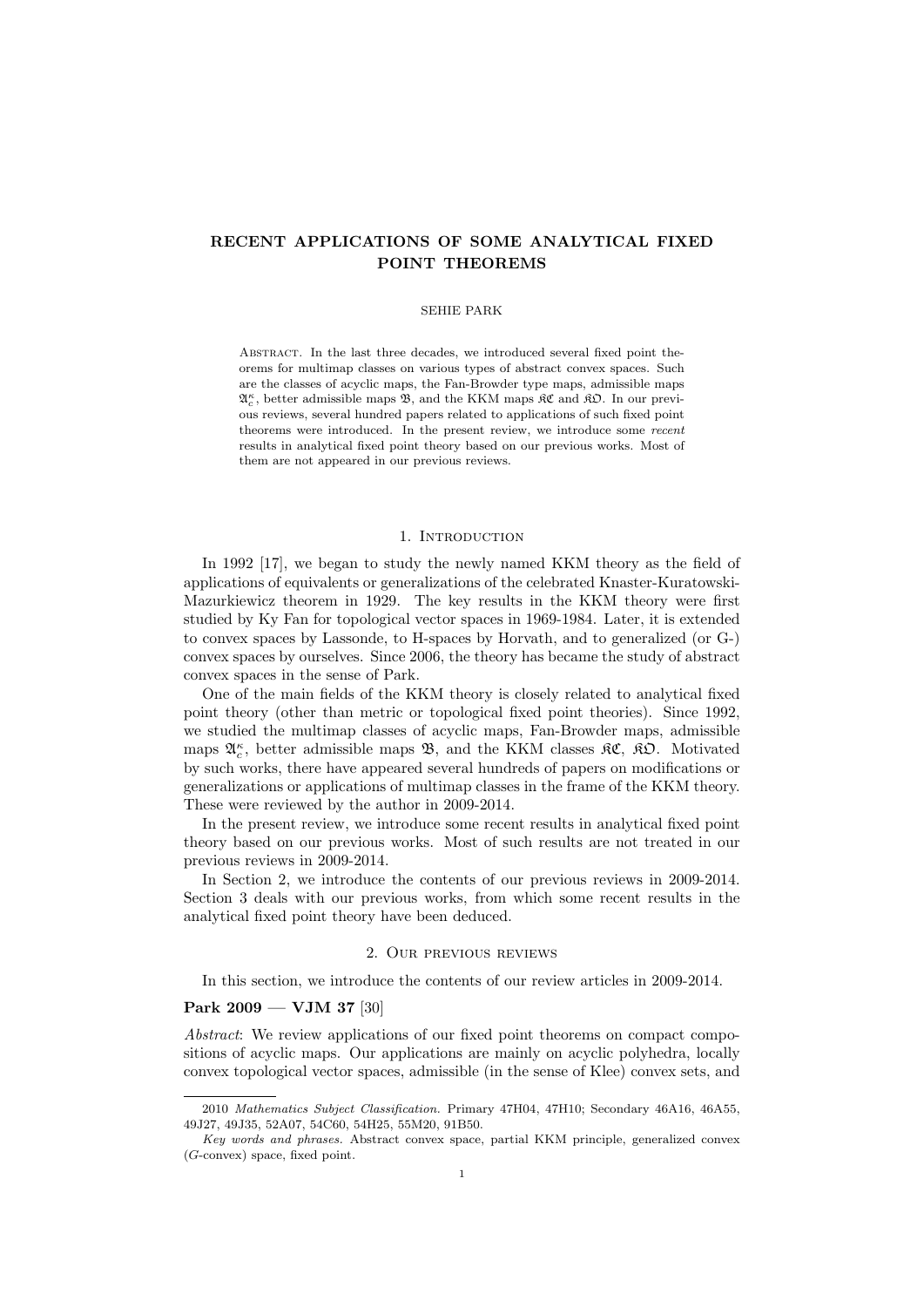almost convex or Klee approximable sets in topological vector spaces. Those applications are concerned with general equilibrium problems like as (collective) fixed point theorems, the von Neumann type intersection theorems, the von Neumann type minimax theorems, the Nash type equilibrium theorems, cyclic coincidence theorems, best approximation theorems, (quasi-) variational inequalities, and the Gale-Nikaido-Debreu theorem. Finally, we briefly introduce some related results mainly appeared in other authors' works.

## **Park 2011 — JNAS 50** [34]

*Abstract*: Since the Brouwer fixed point theorem appeared in 1910, several hundred generalizations or equivalent formulations have been found. The celebrated Knaster-Kuratowski-Mazurkiewicz theorem (simply, KKM theorem) in 1929 is one of them and the origin of the KKM theory. Now this theory is well established for the new category of abstract convex spaces. Based on this new theory, we present several theorems which unify more than one hundred known generalizations of the Brouwer theorem related to topological vector spaces or topological fixed point theory. The following are simple descriptions of some of those theorems:

(1) An abstract form of the KKM theorem is equivalent to a Fan-Browder type fixed point theorem and to a maximal element theorem.

 $(2)$  The Zima-Hadžić type fixed point theorems on the KKM spaces.

(3) Any compact  $\mathfrak{RC}$ -map on a  $\Phi$ -space has a fixed point.

(4) Any closed compact B-map on an abstract convex space has a fixed point whenever its range is Klee approximable.

(5) Any generalized upper hemicontinuous map from a convex subset to a locally convex t.v.s. having closed convex values has a fixed point whenever it satisfies certain compactness and boundary conditions.

## **Park 2012 — JNAS 51** [36]

Abstract: In the last two decades, we introduced the admissible multimap class  $\mathfrak{A}_{c}^{\kappa}$ , the better admissible class B, and the KKM classes KC*,* KO. In our previous work [30], we reviewed applications of our fixed point theorems for the multimap class of compact compositions of acyclic maps and, in [34], we collected most of fixed point theorems related to the KKM theory due to the author. Moreover, applications of our versions of the Fan-Browder fixed point theorem were introduced in [35]. In the present work, we review applications of our fixed point theorems and our multimap classes, appeared mainly in other authors' works. Most of them are not treated in our previous reviews.

## **Park 2013 — JNAS 52** [38]

*Abstract*: In this paper, from a general form of the KKM type theorems or some properties of KKM type maps on abstract convex spaces, we deduce several Fan-Browder type alternatives, coincidence or fixed point theorems, and other results. These theorems unify and generalize various particular results of the same kinds recently due to a number of authors for particular types of abstract convex spaces.

Section 2 is a preliminary on our abstract convex spaces with one of the most general KKM theorems. In Section 3, we obtain a Fan-Browder type alternative or coincidence theorem and also give another versions of the theorem. Section 4 deals with new particular forms of them on G-convex spaces. In Section 5, we investigate the contents appeared in related papers on topological vector spaces (t.v.s.). Section 6 deals with related papers on G-convex spaces. In section 7, particular maximal element theorems and their applications. We show that basic theorems of the papers mentioned in Sections 5-7 are consequences of our new results. Finally, in Section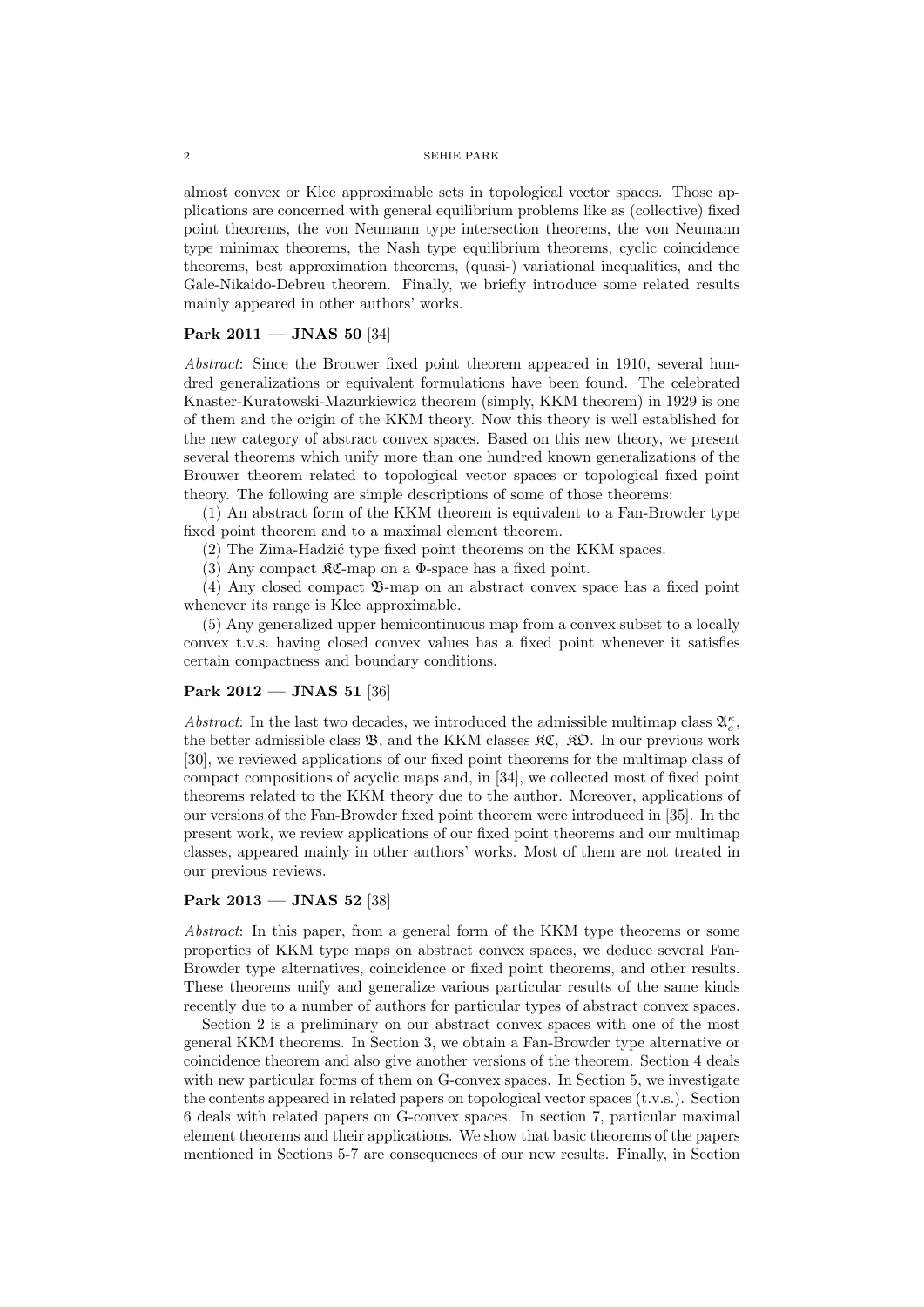8, we add some historical remarks and further comments to improve many of the known results and their applications.

## **Park 2014 — JNAS 53** [41]

*Abstract*: In our previous review [37], we gave a short history of the KKM theory and reviewed its current study by recalling our previous comments or surveys in a sequence of papers. Moreover, in another review [40], we continued to review some recent works on the theory mainly due to other authors. On this occasion, we gave some corrections on [33]. The present paper is the third part of our review of recent studies on the KKM theory and concerns with comments on recent works of some authors.

### 3. Recent results related to our works

In this section, we introduce other authors' recent works closely related to our previous works. Actually we list some of our previous works, from which some other authors deduced their applications.

## **Park: FPTA (ed. Tan) (1992)** [17]

The following is originally given as a particular form of Park [17, Theorem 1] or [18, Theorem 5]:

**Theorem 3.1.** *Let X be a nonempty convex subset of a topological vector space E,*  $A, B: X \rightarrow X$  two multimaps, and K a nonempty compact subset of X. Suppose *that*

(1) *for each*  $x \in X$ ,  $A(x) \subset B(x)$  *and*  $B(x)$  *is convex;* 

 $(2)$  *for each*  $x \in K$ ,  $A(x) \neq \emptyset$ ;

(3) *for each*  $y \in X$ ,  $A^{-}(y)$  *is open in*  $X$ ;

(4) *for each finite subset*  $N$  *of*  $X$ *, there exists a compact convex subset*  $L_N$  *of*  $X$ *containing N such that*  $A(x) \cap L_N \neq \emptyset$  *for all*  $x \in L_N \setminus K$ *.* 

*Then B has a fixed point.*

Note that the Fan-Browder fixed point theorem follows from Theorem 3.1. In order to prove some existence results for noncompact settings, many authors applied Theorem 3.1. See [38].

A topological space is said to be *acyclic* if all of its reduced Cech homology groups over the rational field vanish. A u.s.c. map is said to be *acyclic* if it has compact acyclic values. In [17], we obtained the following fixed point theorem:

**Theorem 3.2.** *Let X be a nonempty convex subset of a locally convex Hausdorff t.v.s.*  $E$ *. Then any compact acyclic map*  $F: X \rightarrow X$  *has a fixed point.* 

This reduces to Himmelberg's theorem when *F* is convex-valued. We obtained a large number of generalizations of Theorem 3.2; see [29,31,32] and the references therein. Especially, in [29], we reviewed various generalizations of the Himmelberg fixed point theorem within topological vector spaces.

This paper [17] has been cited by many authors; see [30,34,36,38]. One of the typical ones is the following:

Agarwal-Balaj-O'Regan (JOTA 155 (2012) [1]) — *Abstract*: "The purpose of this paper is to present a unified approach to study the existence of solutions for two types of variational relation problems, which encompass several generalized equilibrium problems, variational inequalities and variational inclusions investigated in the recent literature. By using two well-known fixed point theorems, we establish several existence criteria for the solutions of these problems."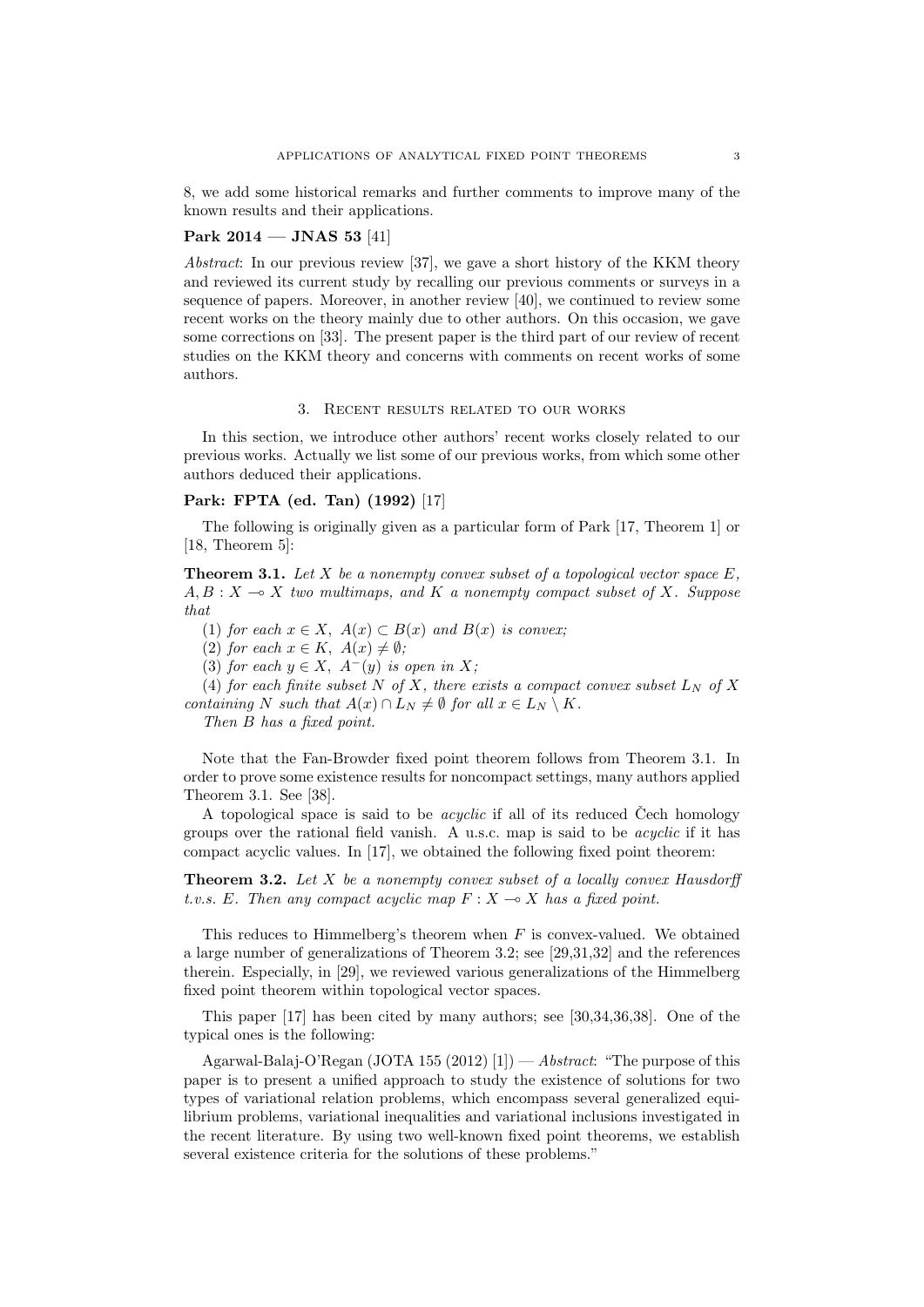*Comments to* [1]: A particular form of Theorem 3.1 and the Himmelberg fixed point theorem were applied. In fact, two well-known fixed point theorems mentioned by the authors are a consequence of Theorem 3.1 and Theorem 3.2. Moreover, the authors applied the concept of KKM maps with respect to a multimap *F* due to Park [18].

## **Park: JKMS 35 (1998)** [20]

In this paper [20] the old notion of the admissible multimap class  $\mathfrak{A}^{\kappa}_{c}$  is recalled as follows. Let *X* and *Y* be topological spaces. A polytope is a homeomorphic image of a simplex.

**Definition 3.3.** An *admissible class*  $\mathfrak{A}_{c}^{\kappa}(X, Y)$  of maps  $T : X \to Y$  is the one such that, for each compact subset *K* of *X*, there exists a map  $S \in \mathfrak{A}_{c}(K, Y)$  satisfying  $S(x) \subset T(x)$  for all  $x \in K$ ; where  $\mathfrak{A}_c$  is consisting of finite compositions of maps in  $\mathfrak{A}$ , and  $\mathfrak{A}$  is a class of maps satisfying the following properties:

(1)  $\mathfrak A$  contains the class  $\mathbb C$  of (single-valued) continuous functions;

(2) each  $F \in \mathfrak{A}_c$  is u.s.c. and compact-valued; and

(3) for each polytope *P*, each  $T \in \mathfrak{A}_c(P, P)$  has a fixed point, where the intermediate spaces of compositions are suitably chosen for each A.

A nonempty subset *X* of a Hausdorff topological vector space *E* is said to be *admissible* (in the sense of Klee) provided that, for every compact subset *K* of *X* and every neighborhood *V* of the origin 0 of *E*, there exists a continuous map *h* : *K* → *X* such that  $x - h(x) \in V$  for all  $x \in K$  and  $h(K)$  is contained in a finite dimensional subspace of *E*.

Note that every nonempty convex subset of a locally convex topological vector space is admissible. Other examples of admissible maps can be found in [20].

**Definition 3.4.** A map  $F: X \to Y$  for topological spaces *X* and *Y* belongs to the better admissible class  $\mathfrak{B}(X, Y)$  if and only if for any polytope  $P \subset X$  and any continuous function  $f: F(P) \to P$  the composition  $f \circ F|P: P \to P$  has a fixed point.

In [20], the following is obtained:

**Theorem 3.5.** *Let E be a Hausdorff topological vector space and X an admissible, convex subset of E. Then any closed, compact map*  $F \in \mathfrak{B}(X,X)$  *has a fixed point.* 

Agarwal-O'Regan-Precup (TMNA 22 (2003) [5]) — *Abstract*: "Some new fixed point theorems for approximable maps are obtained in this paper. Homotopy results, via essential maps, are also presented for approximable maps."

*From Text of* [5]: Let  $\mathcal{A}_0$  and  $\mathcal{A}$  denote the class of approachable and approximable maps, resp. From a fixed point result obtained by Ben-El-Mechaiekh and Deguire, the following is deduced in [5]:

**Theorem 3.6** ([5])**.** *Let X be a convex subset of a (Hausdorff ) complete locally convex topological vector space E and let*  $F \in \mathcal{A}(X, X)$  *be a upper semicontinuous compact map. Then F has a fixed point.*

*Remark.* It is possible to consider a more general space *E* in Theorem 3.6 if one works in a larger class of maps (see [20,21]).

*Comments on* [5]: The following concept due to Park is introduced in this paper:

A nonempty subset *X* of a Hausdorff topological vector space *E* is said to be *q*-*admissible* if any nonempty compact, convex subset *K* of *X* is admissible.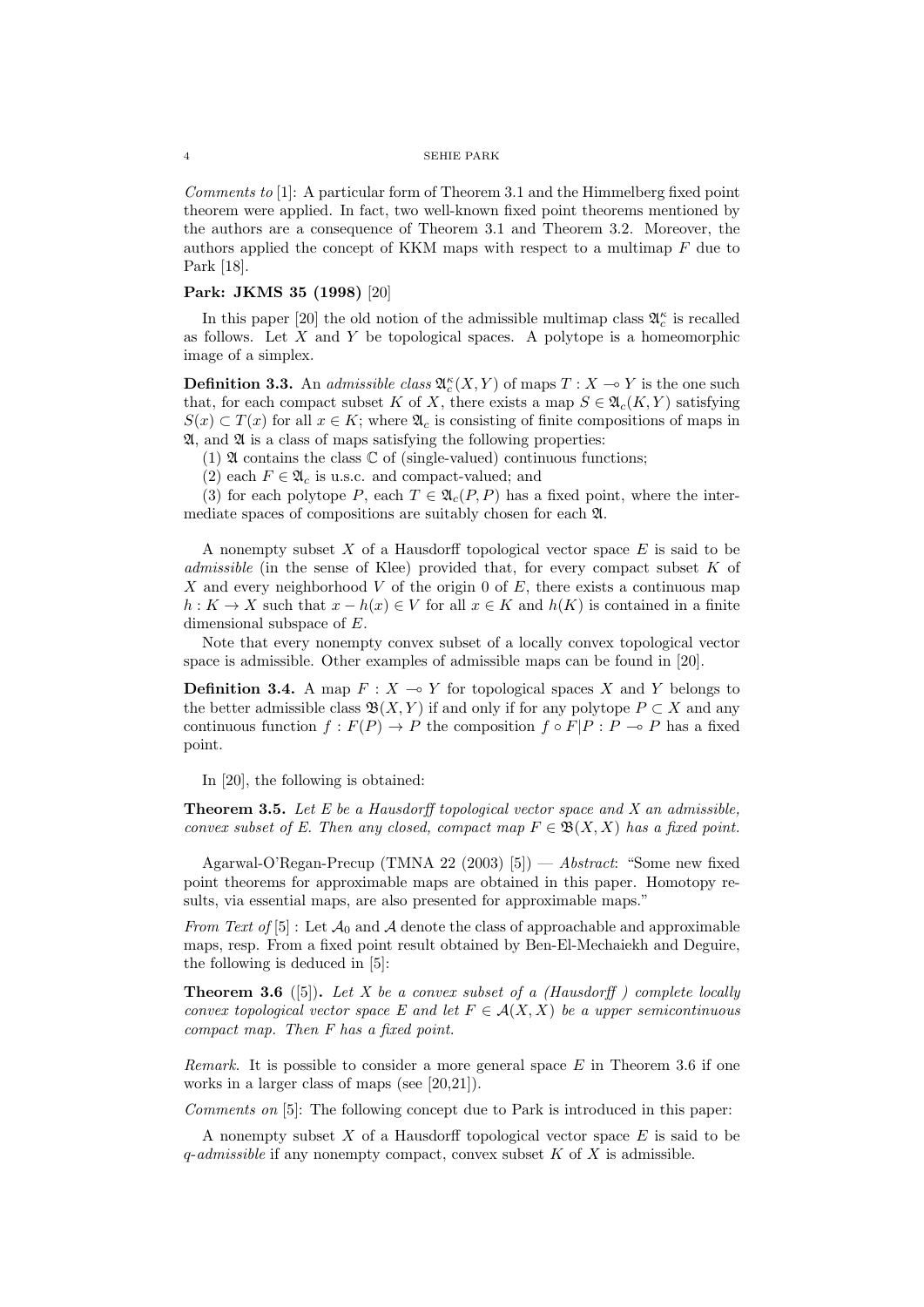This is defined in [20, Corrections]. Its motivation is stated there as follows: "Note that even if *X* is admissible, we can not say that *K* is admissible in *E*. Therefore, we need the concept of *q*-admissible sets."

Shahzad (TMNA 24 (2004) [44]) — *Abstract*: "The paper presents new approximation and fixed point results for  $\mathfrak{A}_c^{\kappa}$  maps in Hausdorff locally convex spaces."

*Comments on* [44]: A particular form of Theorem 3.5 for  $\mathfrak{A}_{c}^{\kappa}$  maps is applied.

Agarwal-O'Regan-Taoudi (Asian-Europ. J. Math. 4 (2011) [7]) — *Abstract*: "The authors present new fixed point theorems for  $\mathfrak{A}^{\kappa}_{c}$ -admissible maps acting on locally convex t.v.s. They considered multimaps need not be compact, and merely assume that multimaps are weakly compact and map weakly compact sets into relatively compact sets. Their fixed point results are obtained under Schauder, Leray-Schauder and Furi-Pera type conditions."

*From Text of* [7]: The following result was proved in Park [20].

**Theorem 3.7** ([20])**.** *Let E be a Hausdorff topological vector space and X an admissible, convex subset of E. Then any compact map*  $F \in \mathfrak{A}_{c}^{\kappa}(X,X)$  has a fixed *point.*

This is the basis of [7].

O'Regan and Shahzad (Adv. Fixed Point Theory 2 (2012) [16]) — *Abstract*: "A new Krasnoselskii fixed point result is presented for weakly sequentially upper semicontinuous maps. The proof is immediate from results of O'Regan. The authors also extend the results for a general class of maps, namely the  $\mathfrak{B}^{\kappa}$  maps of Park."

*From Text of* [16] : We will establish a result for a very general class of maps, namely the  $\mathfrak{B}^{\kappa}$  maps of Park (1998).

In 1998, Park proved Theorem 3.5.

Examples of  $\mathfrak{B}^{\kappa}$  maps can be found in Park [20].

Rutsky (arXiv:1409.3871v2 (2014) [43]) — *From Text of* [43]: 3. Preparations. We begin by stating a very general fixed point theorem from [20] used in the main result. . . . admissible (in the sense of Klee) . . . In other words, *X* is admissible if any compact set  $K \subset X$  can be continuously and uniformly approximated by a family of finite-dimensional sets of *X*. . . . better admissible class . . . . Observe that admissibility refers in this notion to the existence of fixed points in a restricted sense. The class  $\mathfrak{B}(X, Y)$  encompasses a large number of particular classes of maps that are known to have fixed points; in the present work we will only use the fact that this class contains finite compositions of acyclic maps. The corresponding fixed point theorem was established *in previous literature*, and it is possible to use it directly with minor adaptations; the powerful result [20], however, allows us to keep the necessary topological explanations to a minimum.

And Rutsky stated Theorem 3.5 ([20, Corollary 1.1]).

## **Park: JKMS 37 (2000)** [22]

Zhang-Liu-Cheng (NA 71 (2009) [47]) — *Abstract*: "In this paper, the notions of generalized loose (weak) saddle points for set-valued mappings are introduced. By applying the fixed point theorem and the scalarization method, some new existence theorems for generalized loose (weak) saddle points are established in locally Gconvex space. As applications, some vector minimax theorems are given also."

*From Text of* [47] : After adopting the concept of a generalized convex space or a G-convex space  $(X, D; \Gamma)$  from [21], [46] states as follows: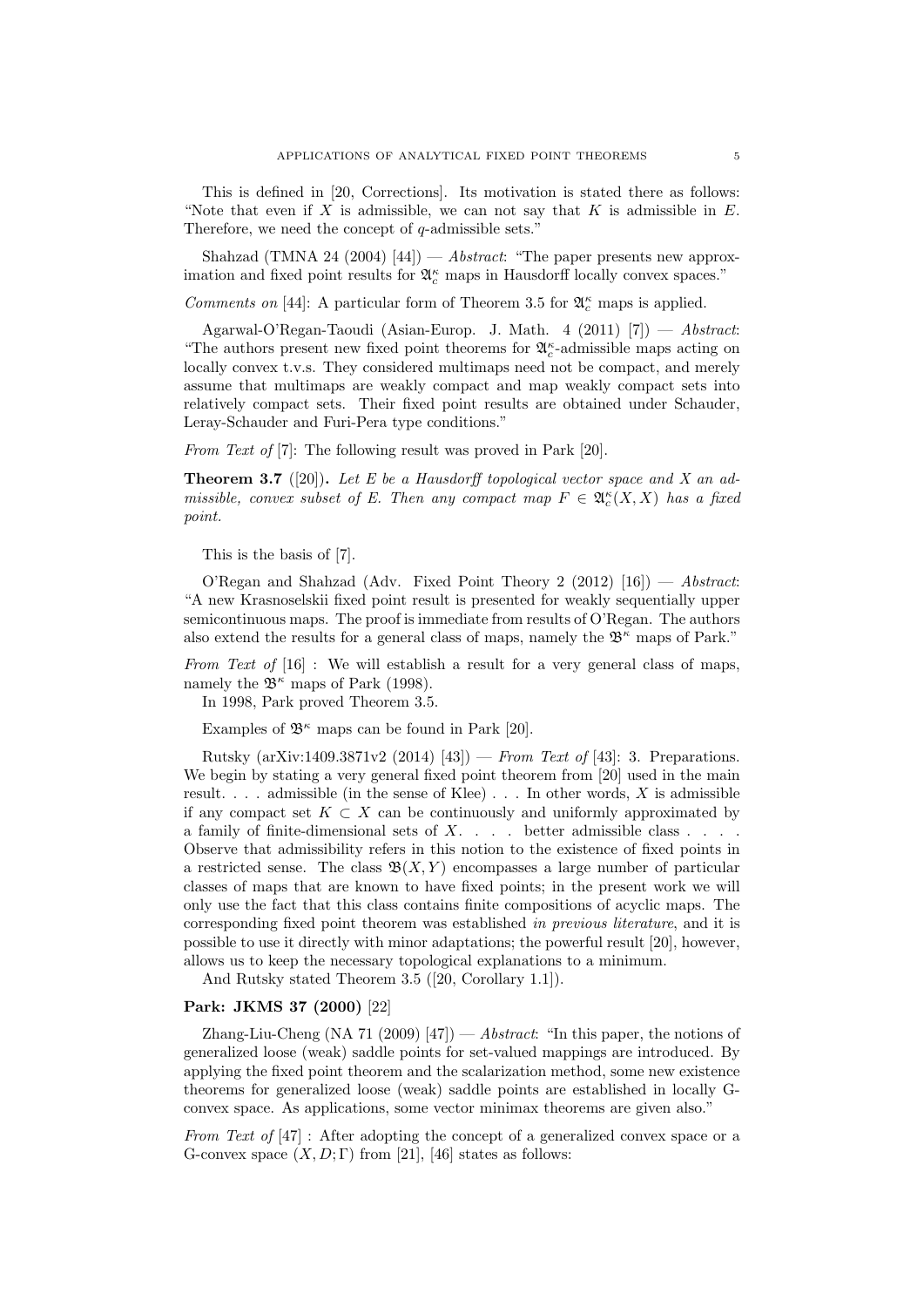A G-convex space  $(X, D; \Gamma)$  is called a locally G-convex space (see [22]) if *X* is a separated uniform space with the basis  $\beta$  for symmetric entourages,  $D$  is a dense subset of *X* and for each  $V \in \beta$  and each  $x \in X$ , the set  $V[x] = \{y \in X : [x, y] \in V\}$ is Γ-convex.

The following result  $(146, \text{Lemma } 2.2)$  is a special case of Theorem 5.2 of Park [22].

**Lemma 3.8.** Let  $(X;\Gamma)$  be a locally G-convex space and  $T: X \to 2^X$  a compact *u.s.c. set-valued mapping with closed* Γ*-convex values. Then T has a fixed point*  $x_0 \in X$ *, that is*  $x_0 \in T(x_0)$ *.* 

This is basic in [46].

#### **Park: IJMMS 24 (2000)** [23]

Agarwal and O'Regan (TMNA 21 (2003) [2]) — *From Text*: Let *Z* and *W* be subsets of Hausdorff topological vector spaces  $Y_1$  and  $Y_2$  and  $F$  a multifunction. We say  $F \in PK(Z, W)$  if *W* is convex, and there exists a map  $S: Z \rightarrow W$  with

 $Z = \bigcup \{ \text{Int}S^-(w) : w \in W \}, \text{co}(S(x)) \subset F(x) \text{ for } x \in Z,$ 

and  $S(x) \neq \emptyset$  for each  $x \in Z$ , here  $S^{-}(w) = \{z : w \in S(z)\}.$ 

We recall the following selection theorem (see [23]).

**Theorem 3.9.** *If Z is paracompact, W is convex, and*  $F \in PK(Z, W)$ *. Then there exists a continuous (single valued) function*  $f: Z \to W$  *with*  $f(x) \in F(x)$  *for each*  $x \in Z$ . *Moreover, if Z is compact, then*  $f(Z) \subset \text{co}(A)$  *for some finite subset A of W.*

### **Park: Math. Comput. Modelling 34 (2001)** [24]

Farajzadeh (JMAA 322 (2006) [11]) — *Abstract*: "In this paper we, using a particular technique, consider the symmetric vector quasi-equilibrium problems in the Hausdorff topological vector space. As applications of our existence theorem, a coincidence point theorem and the existence of vector optimization problem for a pair of vector-valued mappings are obtained. Moreover, we answer an open question raised by Fu [12]."

*Comments*: This paper is entirely based on the main result of [24].

## **Agarwal-O'Regan-Park 2002 — JKMS 39** [5]

Agarwal and O'Regan (TMNA 21 (2003) [2]) — *Abstract*: "This paper presents a continuation theory for  $\mathfrak{A}_c^{\kappa}$  maps. The analysis is elementary and relies on properties of retractions and fixed point theory for selfmaps. Also we present a separate theory for a certain subclass of  $\mathfrak{A}_c^\kappa$  maps, namely the PK maps."

*From Text of* [2]: For a subset *K* of a topological space *X*, we denote by  $Cov_X(K)$ the directed set of all coverings of *K* by open sets of *X* (usually we write  $Cov(K)$  = Cov<sub>*X*</sub>(*K*)). Given two maps  $F, G: X \to 2^Y$  and  $\alpha \in \text{Cov}(Y)$ , *F* and *G* are said to be  $\alpha$ -close, if for any  $x \in X$  there exists  $U_x \in \alpha$ ,  $y \in F(x) \cap U_x$  and  $w \in G(x) \cap U_x$ . By a space we mean a Hausdorff topological space. In what follows *Q* denotes a class of topological spaces.

A space *Y* is an *extension space* for  $Q$  (written  $Y \in ES(Q)$ ) if for any pair  $(X, K)$  in *Q* with  $K \subset X$  closed, any continuous function  $f_0: K \to Y$  extends to a continuous function  $f: X \to Y$ .

A space *Y* is an *approximate extension space* for *Q* (and we write  $Y \in \text{AES}(Q)$ ) if for any  $\alpha \in \text{Cov}(Y)$ , any pair  $(X, K)$  in *Q* with  $K \subset X$  closed, and any continuous function  $f_0: K \to Y$ , there exists a continuous function  $f: X \to Y$  such that  $f|K$ is  $\alpha$ -close to  $f_0$ .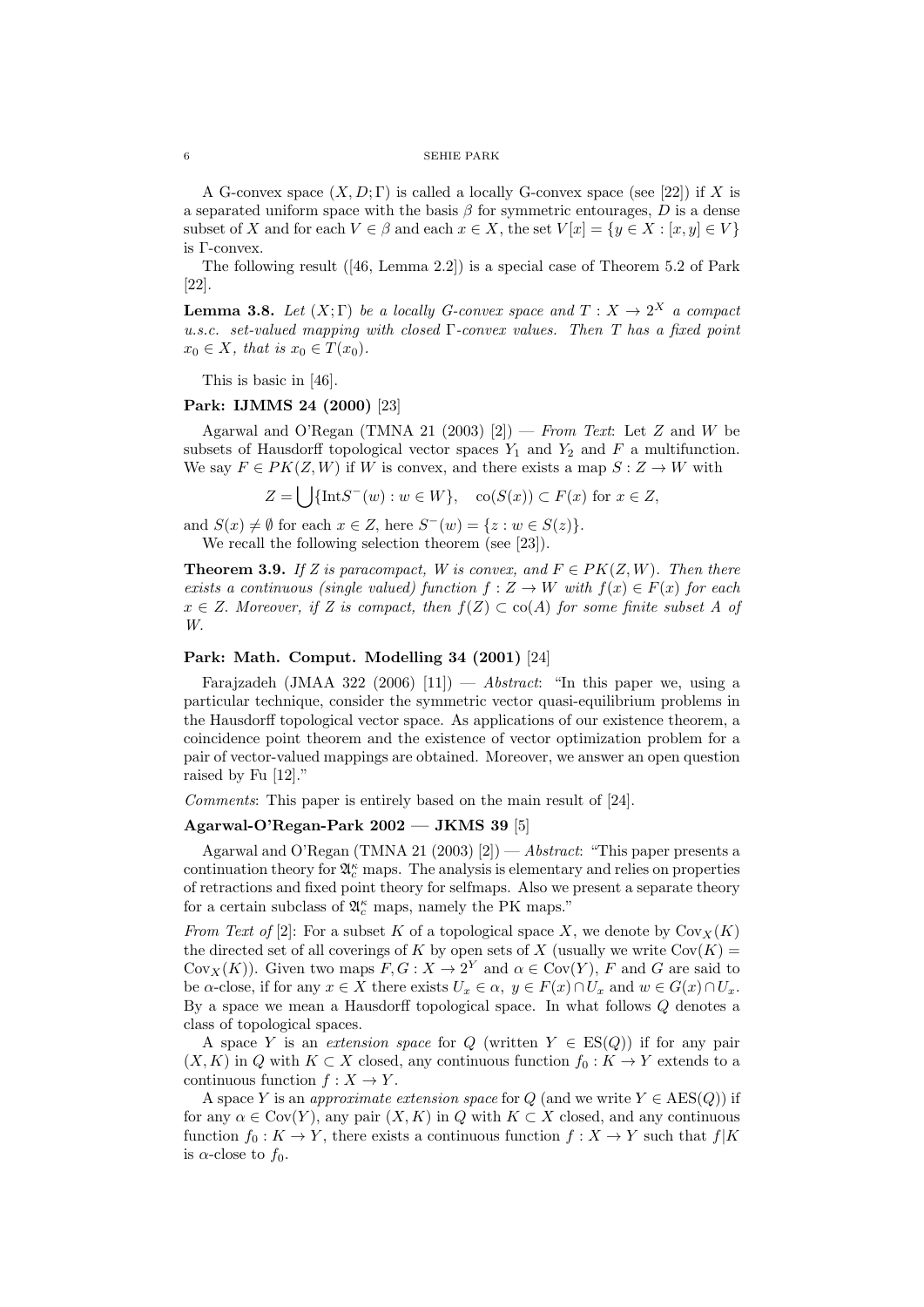**Definition 3.10.** Let *V* be a subset of a Hausdorff topological space *E*. Then we say *V* is *Schauder admissible* if for every compact subset *K* of *V* and every covering  $\alpha \in \text{Cov}_V(K)$ , there exists a continuous function (called the *Schauder projection*)  $\pi_{\alpha}: K \to V$  such that

(a)  $\pi_{\alpha}$  and  $i: K \to V$  are  $\alpha$ -close,

(b)  $\pi_{\alpha}(K)$  is contained in a subset  $C \subset V$  with  $C \in \text{AES}(\text{compact})$ . If  $V \in$ AES(compact) then *V* is trivially Schauder admissible.

If *V* is an open convex subset of a Hausdorff locally convex topological space *E*, then it is well known that *V* is Schauder admissible.

The following fixed point result was established in [5].

**Theorem 3.11.** *Let V be a Schauder admissible subset of a Hausdorff topological space*  $E$  and  $F \in \mathfrak{A}_{c}^{\kappa}(V, V)$  *a compact map. Then*  $F$  has a fixed point.

Agarwal and O'Regan (AAA 2003 [3]) — *Abstract*: "We establish Birkhoff-Kellogg type theorems on invariant directions for a general class of maps. Our results, in particular, apply to Kakutani, acyclic, O'Neill, approximable, admissible, and  $\mathfrak{A}_{c}^{\kappa}$  maps."

*Comments*: The preceding material in [2] from [5] also appear in [3].

Agarwal-O'Regan (Comm. Math. XLIV(1) (2004) [4])—*Abstract*: "New fixed point theory is presented for compact  $\mathfrak{A}_{c}^{\kappa}(X,X)$  maps where X is an admissible subset of a Hausdorff topological vector spaces."

*Comments on* [4]: The aim of this paper is to generalize results of [20, 5] and others. The authors defined extension spaces (ES), ES admissible subsets, Borsuk ES admissible subsets, Klee approximable extension spaces (KAES), Borsuk KAES admissible spaces, q-Borsuk KAES admissible subsets, etc. They show that any compact  $\mathfrak{A}_{c}^{\kappa}(X,X)$  map on these spaces has a fixed point. Finally, they present a continuation theorem for particular types of admissible spaces considered in previous works of Park.

## **Kim-Kim-Park 2002 — MCM 35** [14]

Agarwal-O'Regan-Precup (TMNA 22 (2003) [6]) — *From Text*: Recently in [14] another type of fixed point result for approximable maps defined on Hausdorff topological vector spaces was presented. One of the main reasons for examining this approximable type map was that the proof of the fixed point result is elementary and just relies on Brouwer's fixed point theorem. For completeness the authors present the proof of the following:

**Theorem 3.12** ([14])**.** *Let X be an admissible convex set in a Hausdorff topological vector space*  $E$  *and suppose*  $F: X \rightarrow 2^X$  *is a closed compact map with*  $F \in \mathcal{A}(X, F(X))$ *. Then F has a fixed point.* 

*Comment*: Theorem 3.12 extends Theorem 3.5.

## **Park 2002 — NA 51** [25]

Barroso-Kalenda-Reboucas (JMAA 401 (2013) [8]) — *Abstract*: "Let *C* be a convex subset of a locally convex space. We provide optimal approximate fixed point results for sequentially continuous maps  $f: C \to C$ . First, we prove that, if  $f(C)$  is totally bounded, then it has an approximate fixed point net. Next, it is shown that, if *C* is bounded but not totally bounded, then there is a uniformly continuous map  $f: C \to C$  without approximate fixed point nets. We also exhibit an example of a sequentially continuous map defined on a compact convex set with no approximate fixed point sequence. In contrast, it is observed that every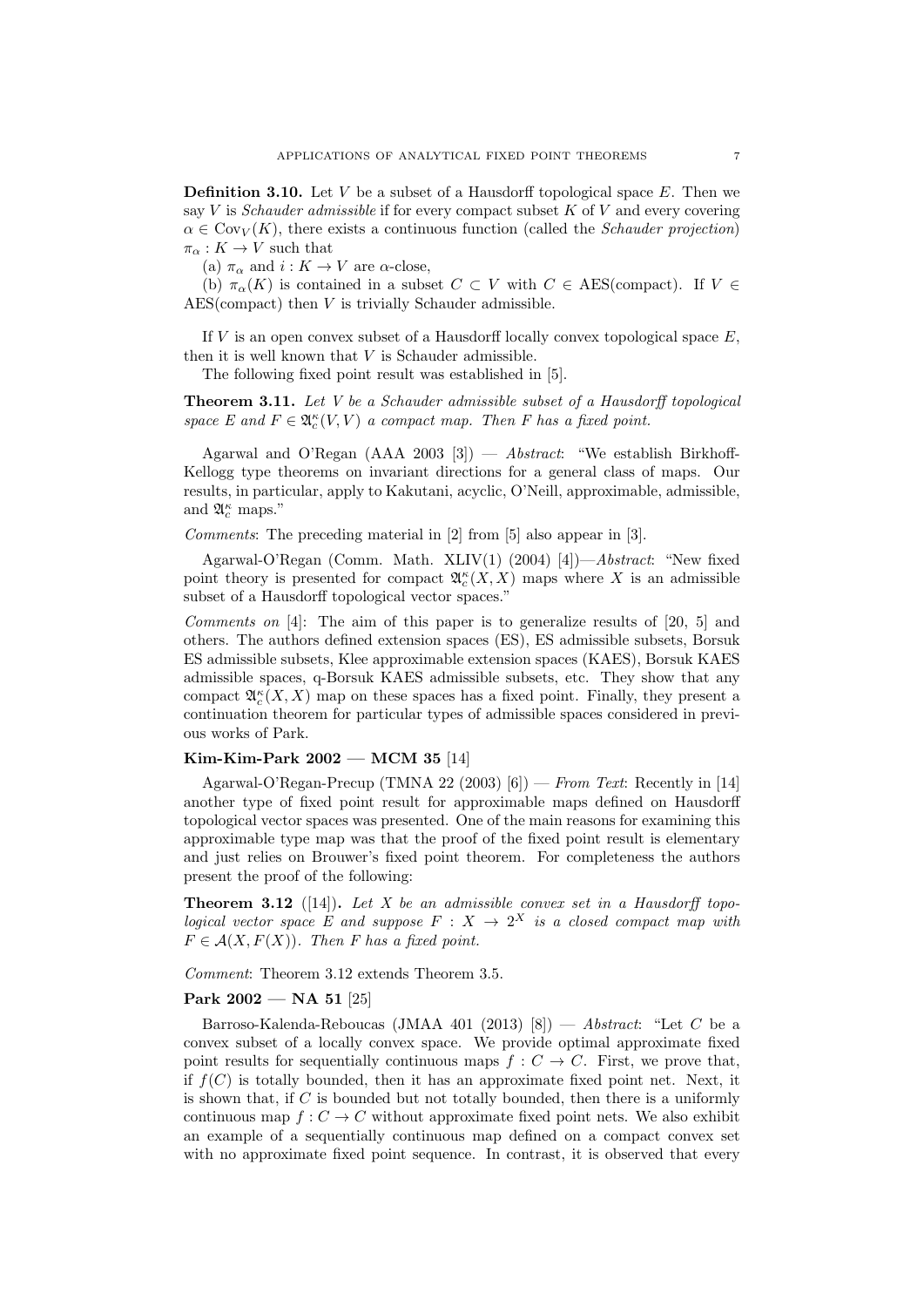affine (not-necessarily continuous) self-mapping of a bounded convex subset of a topological vector space has an approximate fixed point sequence. Moreover, we construct an affine sequentially continuous map from a compact convex set into itself without fixed points."

*From text of* [8]:

**Theorem 3.13** ([8])**.** *Let C be a convex subset of a locally convex space X, and let*  $f: C \to C$  *be a sequentially continuous map such that*  $f(C)$  *is totally bounded. Then f has an approximate fixed point net.*

The same result, under the stronger assumption that *f* is continuous, was proved by Park in [25, Corollary 2.1].

**Corollary 3.14** ([8])**.** *Let C be a totally bounded convex subset of a normed space X. Then every continuous map*  $f : C \rightarrow C$  *admits an approximate fixed point sequence.*

This is already a consequence of [25, Corollary 2.1]. However, we find it interesting to formulate it explicitly, as this was not done in [25].

We will use a slight generalization of a result of Fan's KKM Lemma or [42, Lemma]).

**Lemma 3.15.** Let C be a subset of a topological vector space  $(X, \mathcal{T})$ , D a nonempty *finite subset of C such that*  $\text{co } D \subset C$ *, and*  $F: D \to 2^C$  *a multivalued map with the following two properties.*

(a)  $F(z)$  *is sequentially closed in C for all*  $z \in D$ *.* 

(b) co  $\overline{N}$  ⊂  $\bigcup_{z \in N}$   $F(z)$  *for all*  $N \subset D$ *.* 

*Then*  $\bigcap_{z \in D} F(z) \neq \emptyset$ *.* 

#### **Park 2004 — FPTA** [26]

Fujimoto (Metroeconomica 64 (2013) [13]) — *Abstract*: "This paper introduces economists to some fixed point theorems for discontinuous mappings with nonconvex images on a non-convex domain. These theorems have recently been developed based on a new approach by mathematical economists and mathematicians. The new method of proof is first transformed into a sort of metatheorem, which is then used to obtain a set of necessary and sufficient conditions for a map to have a fixed point. Some fixed point theorems for discontinuous maps are then explained in more concrete cases. The formulations are intended for easier applications towards economic models involving discontinuity as well as non-convexity."

*From Text of* [13]: The most important element in the method of Urai [44, Corollary 1.1] is the use of an auxiliary map, which is linked to a given map only through the subset of the domain which consists of non-fixed points. An improvement on some of Urai's results has been made by Park [26], using a generalization of the KKM (Knaster-Kuratowski-Mazurkiewicz) theorem. . . . Thus we also present further extensions of some of Urai-Park theorems, allowing for non-convexity of a domain. . . . Now we prove our first theorem, which is a slight generalization of Theorem 1 (the case  $(K^*)$ ) of Urai [45, p.13] and Corollary 3.6 in Park [26, p.153]. . . . We do not have to give up, in the face of these difficulties, the applications of fixed point theorems, at least in proving the existence of a solution, thanks to the recent developments made notably by Urai and Park.

## **Park 2007 — JMAA 329** [27]

Chen  $(NA 71 (2009) [10])$  — *Abstract*: "In this paper, we first discuss the properties of the almost convex subsets of a Hausdorff topological vector space. Then,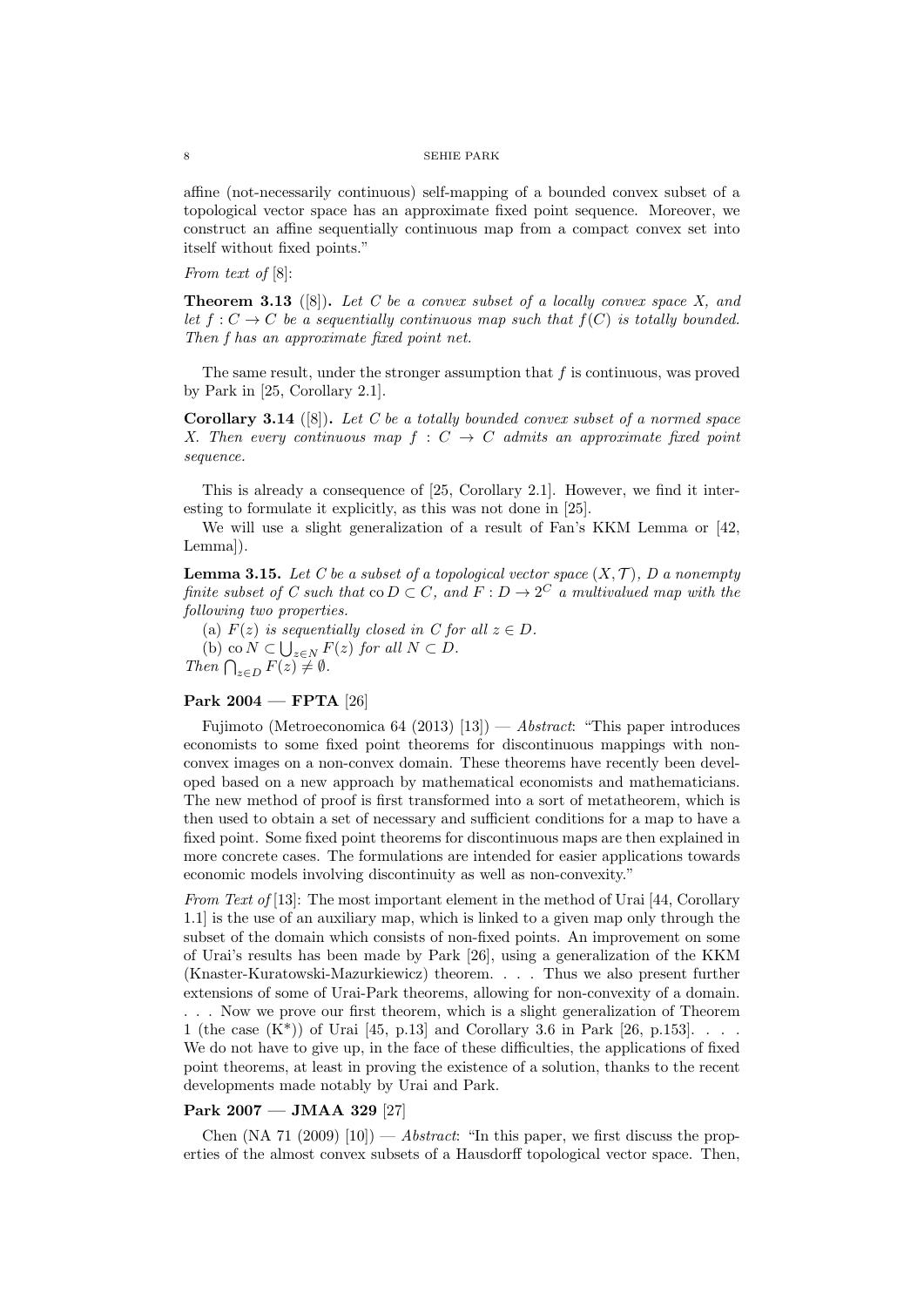in the setting of the almost convex sets, we establish some fixed point theorems for the two KKM*<sup>∗</sup>* and BD type set-valued mappings with either Ψ-set contraction or 1-set contraction. Next, we also establish new cycle point theorems for three set-valued mappings. Our results generalize the results of Chang et al. [9]] and Park [27]."

*Comments*: C.-M. Chen [10] incorrectly stated that "in 1996, many authors had introduced the 'better' admissible class  $\mathfrak{B}(X, Y)$ ." In that year Park gave talks in Korea, Poland, Greece, and Taiwan on that class of maps. This class was first published as a generalization of the admissible class  $\mathfrak{A}_{c}^{\kappa}(X,Y)$  in Park [19]. Since then a number of authors imitated and modified the class. Moreover, Chen stated that his results generalize the results of Park [27] without giving any evidence.

Moreover, in [10], let *X*, *Y* and *Z* be three nonempty sets, and let  $T : X \rightarrow$  $2^Y$ ,  $G: Y \to 2^Z$  and  $F: Z \to 2^X$  be three set-valued mappings. Its author call  $(T, G, F)$  has a cycle point in  $(X, Y, Z)$  if there exists  $x_0 \in X, y_0 \in Y$  and  $z_0 \in Z$ such that  $y_0 \in T(x_0)$ ,  $z_0 \in G(y_0)$  and  $x_0 \in F(z_0)$ . This concept is simply that of coincidence point, for example, of *T* and *F G*. Results on such cycle points are given in Section 3 in [10].

## **Park 2009 — NA 71** [30]

Yang-Xu-Huang (FPTA 2011 [46]) — *Abstract*: "We first prove that the product of a family of *L*Γ-spaces is also an *L*Γ-space. Then, by using a Himmelberg type fixed point theorem in *L*Γ-spaces, we establish existence theorems of solutions for systems of generalized quasivariational inclusion problems, systems of variational equations, and systems of generalized quasiequilibrium problems in *L*Γ-spaces. Applications of the existence theorem of solutions for systems of generalized quasiequilibrium problems to optimization problems are given in *L*Γ-spaces."

*From Text of* [46] :The following are basic:

**Definition 3.16** ([31]). An *abstract convex uniform space*  $(E, D; \Gamma; \mathcal{B})$  is an abstract convex space with a basis *B* of a uniformity of *E*.

**Definition 3.17** ([31]). An abstract convex uniform space  $(E \supset D; \Gamma; \mathcal{B})$  is called an *L*Γ-space if

(i) *D* is dense in *E*, and

(ii) for each  $U \in \mathcal{B}$  and each  $\Gamma$ -convex subset  $A \subset E$ , the set  $\{x \in E : A \cap U[x] \neq \emptyset\}$ *∅}* is Γ-convex.

**Lemma 3.18** ([31]). Let  $(E \supset D; \Gamma; \mathcal{B})$  be a Hausdorff KKM L<sub>L</sub>T-space and  $T$ :  $E \rightarrow E$  *a compact u.s.c. map with nonempty closed*  $\Gamma$ *-convex values. Then, T has a fixed point.*

**Lemma 3.19** ([28]). Let  $\{(E_i, D_i; \Gamma_i)\}_{i \in I}$  be any family of abstract convex spaces. Let  $E := \prod_{i \in I} E_i$  and  $D := \prod_{i \in I} D_i$ . For each  $i \in I$ , let  $\pi_i : D \to D_i$  be the *projection.* For each  $A \in \langle D \rangle$ , define  $\Gamma(A) := \prod_{i \in I} \Gamma_i(\pi_i(A))$ *. Then,*  $(E, D; \Gamma)$  *is an abstract convex space.*

Moreover, nine papers of Park on the KKM theory of abstract convex spaces are quoted in this paper.

### **Park 2013 — J. Operators** [38]

Lu and Hu (JFSA 2013 [15]) — *Abstract*: "The main purpose of this paper is to establish a new collectively fixed point theorem in noncompact abstract convex spaces. As applications of this theorem, we obtain some new existence theorems of equilibria for generalized abstract economies in noncompact abstract convex spaces."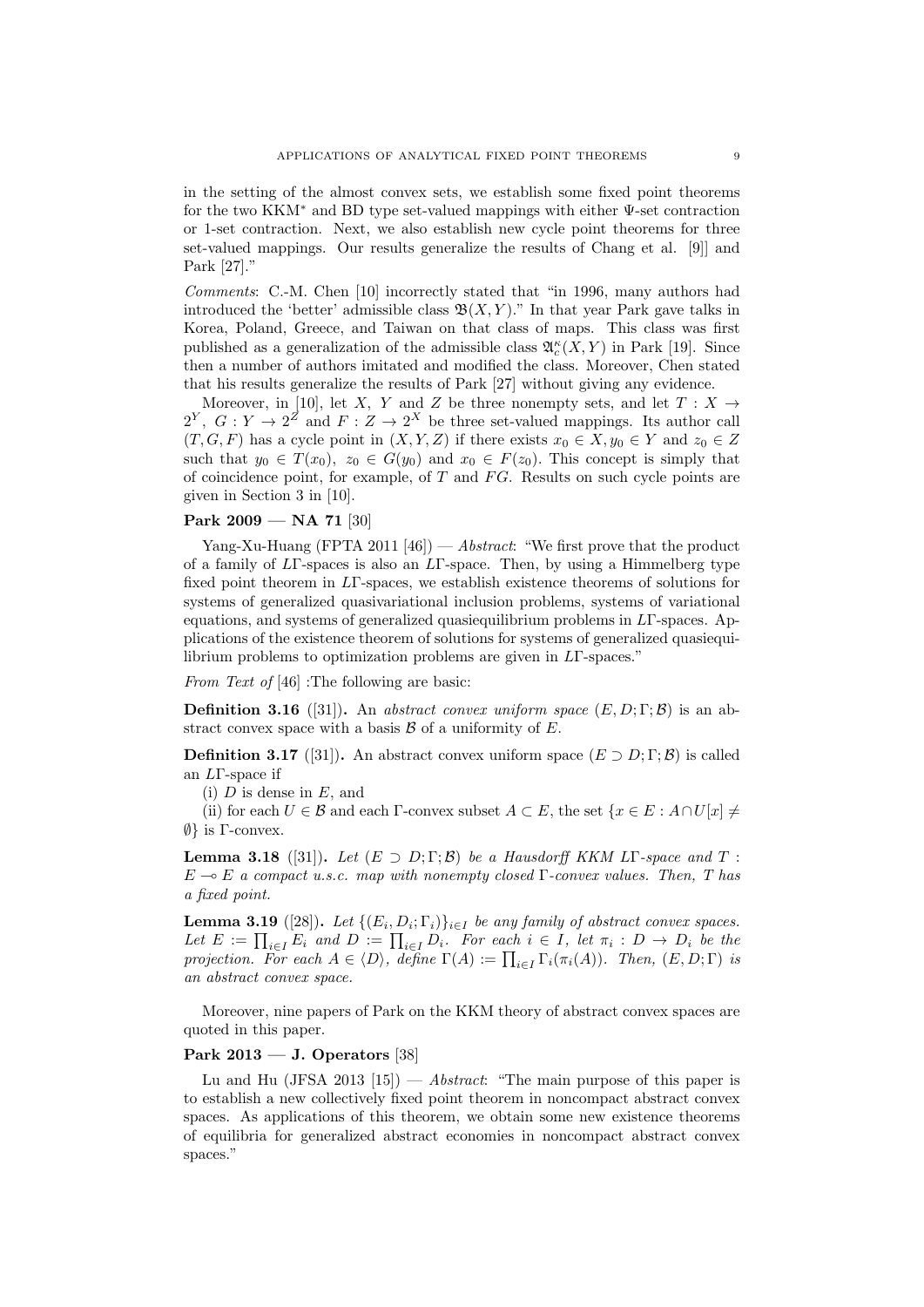*Comments*: In [15], the authors quoted 13 papers of Park on fixed point theory and the KKM theory of abstract convex spaces from 1992 [17] to 2013 [39]. They concentrate mainly basic facts on abstract convex spaces due to Park and the multimap classes  $\mathfrak{RC}$ ,  $\mathfrak{RD}$ . In a sense, this paper can be regarded as an introduction to the works of Park.

#### 4. Acknowledgement

This is the text of a Keynote Speech given at the 9th International Conference on Nonlinear Analysis and Convex Analysis (NACA2015), Rimkok Resort Hotel, Chiang Rai, Thailand, on January 21-25, 2015. In this occasion, we would like to express our sincere gratitude to Professors S. Domphongsa, S. Plubtieng, S. Suantai, and their Colleagues, Staffs, Students for their heartily efforts and warm hospitality during NACA2015.

#### **REFERENCES**

- [1] R. P. Agarwal, M. Balaj, and D. O'Regan, *A unifying approach to variational relation problems*, J. Optim. Th. Appl. **155** (2012), 417–429.
- [2] R. P. Agarwal and D. O'Regan, *An essential map theory for* A*<sup>κ</sup> <sup>c</sup> and PK maps*, Topol. Methods Nonlinear Anal.– J. of J. Schauder Center **21** (2003), 375–386.
- [3] R. P. Agarwal and D. O'Regan, *Birkhoff-Kellog theorems on invariant direction for multimaps*, Abst. Appl. Anal. **2003** (2003), 435–448.
- [4] R. P. Agarwal and D. O'Regan, *Fixed point theory for multimaps defined on admissible subsets of topological vector spaces*, Commentationes Mathematicae **XLIV** (2004), 1–10.
- [5] R. P. Agarwal, D. O'Regan and S. Park, *Fixed point theory for multimaps in extension type spaces*, J. Korean Math. Soc. **39** (2002), 579–591.
- [6] R. P. Agarwal, D. O'Regan and R. Precup, *Fixed point theory and generalized Leray-Schauder alternatives for approximable maps in topological vector spaces*, Topol. Methods Nonlinear Anal. – J. Schauder Center **22** (2003), 193–202.
- [7] R. P. Agarwal, D. O'Regan and M.-A. Taoudi, *Fixed Point theorems for general classes of maps acting on topological vector spaces*, Asian-European J. Math. **4** (2011), 373–387.
- [8] C. S. Barroso, O. F. K. Kalenda and M.P. Reboucas, *Optimal approximate fixed point results in locally convex spaces*, J. Math. Anal. Appl. **401** (2013), 1–8.
- [9] T. H. Chang and C. L. Yen, *KKM property and fixed point theorems*, J. Math. Anal. Appl. **203** (1996), 224–235.
- [10] C.-M. Chen, *Fixed point theorems for the* Ψ*-set contraction mapping on almost convex sets*, Nonlinear Anal. **71** (2009), 2600–2605.
- [11] A. P. Farajzadeh, *On the symmetric vector quasi-equilibrium problems*, J. Math. Anal. Appl. **322** (2006), 1099–1110.
- [12] J. Y. Fu, *Symmetric vector quasi-equilibrium problems*, J. Math. Anal. Appl. **285** (2003), 708–713.
- [13] T. Fujimoto, *Fixed point theorems for discontinuous maps on a non-convex domain*, Metroeconomica **64** (2013), 547–572.
- [14] I. Kim, K. Kim and S. Park, *Leray-Schauder alternatives for approximable maps in topological vector spaces*, Math. Comput. Modelling **35** (2002), 385–391.
- [15] H. Lu and Q. Hu, *A collectively fixed point theorem in abstract convex spaces and its applications*, J. Function Spaces Appl. (2013), Article ID 517469, 10 pages.
- [16] D. O'Regan and N. Shahzad, *Krasnoselskii's fixed point theorem for general classes of maps*, Adv. Fixed Point Theory **2** (2012), 248–257.
- [17] S. Park, *Some coincidence theorems on acyclic multifunctions and applications to KKM theory*, in Fixed Point Theory and Applications (K.-K. Tan, ed.), World Scientific Publ., River Edge, NJ, 1992, pp. 248–277.
- [18] S. Park, *Foundations of the KKM theory via coincidences of composites of admissible u.s.c. maps*, J. Korean Math. Soc. **31** (1994), 493–519.
- [19] S. Park, *Fixed points of the better admissible multimaps*, Math. Sci. Res. Hot-Line **1** (1997), 1–6.
- [20] S. Park, *A unified fixed point theory of multimaps on topological vector spaces*, J. Korean Math. Soc. **35** (1998) 803–829. *Corrections*, ibid. **36** (1999), 829–832.
- [21] S. Park, *The Leray-Schauder principles for condensing approximable and other multimaps*, Nonlinear Anal. Forum **4** (1999), 157–173.